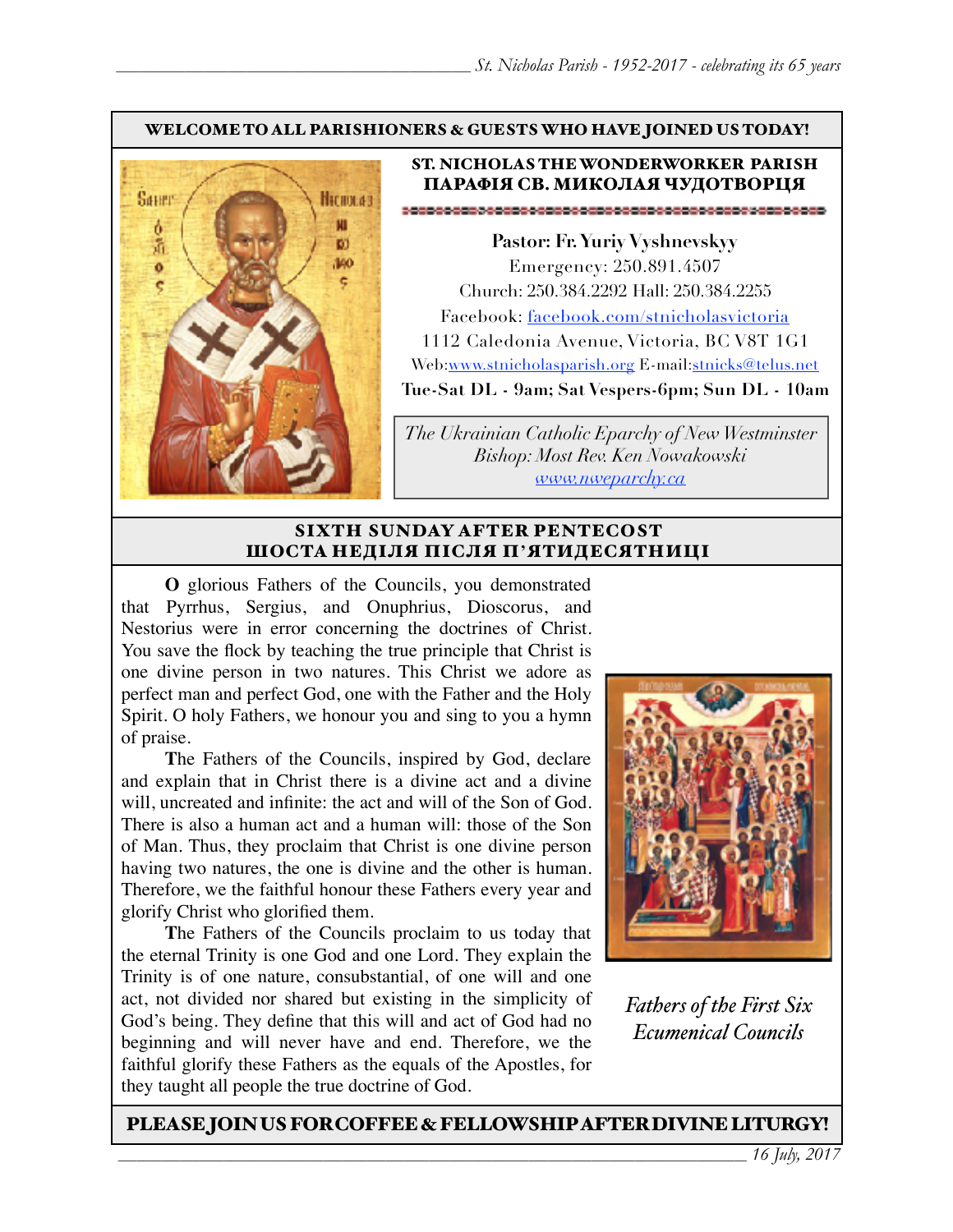|                                                                                                                                                                                                                                                                                                                                                                                                                                                                                                                                                                                          |                    | <b>SUNDAY HYMNS</b>                                         |                                                             |                                    |                    |  |
|------------------------------------------------------------------------------------------------------------------------------------------------------------------------------------------------------------------------------------------------------------------------------------------------------------------------------------------------------------------------------------------------------------------------------------------------------------------------------------------------------------------------------------------------------------------------------------------|--------------------|-------------------------------------------------------------|-------------------------------------------------------------|------------------------------------|--------------------|--|
| <b>OPENING HYMN</b>                                                                                                                                                                                                                                                                                                                                                                                                                                                                                                                                                                      |                    | В Сильній Надії / Almighty Father pg. 276-278               |                                                             |                                    |                    |  |
| <b>COMMUNION HYMN</b>                                                                                                                                                                                                                                                                                                                                                                                                                                                                                                                                                                    |                    | Тіло Христове / Let Me Receive You O Christ pg. 258-259     |                                                             |                                    |                    |  |
| <b>CLOSING HYMN</b>                                                                                                                                                                                                                                                                                                                                                                                                                                                                                                                                                                      |                    | Вислухай, Боже Могучий / Hear Our Petition pg. 280-281      |                                                             |                                    |                    |  |
|                                                                                                                                                                                                                                                                                                                                                                                                                                                                                                                                                                                          |                    |                                                             | Please join us today in singing our Sunday hymns!           |                                    |                    |  |
| <b>SUNDAY &amp; DAILY SCHEDULE</b>                                                                                                                                                                                                                                                                                                                                                                                                                                                                                                                                                       |                    |                                                             |                                                             |                                    |                    |  |
| SUNDAY, July 16                                                                                                                                                                                                                                                                                                                                                                                                                                                                                                                                                                          |                    | Divine Liturgy - for the Parishioners of St Nicholas Parish |                                                             |                                    | 10:00 AM           |  |
| MONDAY, July 17                                                                                                                                                                                                                                                                                                                                                                                                                                                                                                                                                                          | <b>NO SERVICES</b> |                                                             |                                                             |                                    |                    |  |
| TUESDAY, July 18                                                                                                                                                                                                                                                                                                                                                                                                                                                                                                                                                                         |                    | Divine Liturgy of St. John Chrysostom                       |                                                             |                                    | 9:00 AM            |  |
| WEDNESDAY, July 19                                                                                                                                                                                                                                                                                                                                                                                                                                                                                                                                                                       |                    | Divine Liturgy of St. John Chrysostom                       |                                                             |                                    | 9:00 AM            |  |
| THURSDAY, July 20                                                                                                                                                                                                                                                                                                                                                                                                                                                                                                                                                                        |                    |                                                             | Divine Liturgy of St. John Chrysostom                       |                                    | 9:00 AM            |  |
| FRIDAY, July 21                                                                                                                                                                                                                                                                                                                                                                                                                                                                                                                                                                          |                    |                                                             | Divine Liturgy of St. John Chrysostom                       |                                    | 9:00 AM            |  |
| SATURDAY, July 22                                                                                                                                                                                                                                                                                                                                                                                                                                                                                                                                                                        |                    |                                                             | Divine Liturgy of St. John Chrysostom<br><b>Vespers</b>     |                                    | 9:00 AM<br>6:00 PM |  |
| SUNDAY, July 23                                                                                                                                                                                                                                                                                                                                                                                                                                                                                                                                                                          |                    |                                                             | Divine Liturgy - for the Parishioners of St Nicholas Parish |                                    | 10:00 AM           |  |
| Please Note: to request a Divine Liturgy for a special intention, please see Fr. Yuriy to arrange for it!                                                                                                                                                                                                                                                                                                                                                                                                                                                                                |                    |                                                             |                                                             |                                    |                    |  |
| <b>SUNDAY EPISTLE READERS</b>                                                                                                                                                                                                                                                                                                                                                                                                                                                                                                                                                            |                    |                                                             |                                                             |                                    |                    |  |
| <b>DATE</b>                                                                                                                                                                                                                                                                                                                                                                                                                                                                                                                                                                              | <b>READING</b>     |                                                             |                                                             | <b>UKRAINIAN</b><br><b>ENGLISH</b> |                    |  |
| SUNDAY, July 16                                                                                                                                                                                                                                                                                                                                                                                                                                                                                                                                                                          | Rm. 12: 6-14       |                                                             | Liliia Palyvoda<br>Graciela Spaciuk-Schwarz                 |                                    |                    |  |
| SUNDAY, July 23                                                                                                                                                                                                                                                                                                                                                                                                                                                                                                                                                                          | Rm. 15: 1-7        | Motria Koropecky                                            |                                                             | William Vanderven                  |                    |  |
| SUNDAY, July 30                                                                                                                                                                                                                                                                                                                                                                                                                                                                                                                                                                          | 1 Cor. 1:10-18     | Yuliya Pelekhata                                            |                                                             | Marian Chalifoux                   |                    |  |
| <b>SUNDAY, August 6</b>                                                                                                                                                                                                                                                                                                                                                                                                                                                                                                                                                                  | 1 Cor. 3:9-17      | Glikeria Iwanuck                                            |                                                             | Marian Chalifoux                   |                    |  |
| Thank you, Epistle readers, for your service in proclaiming God's Word!                                                                                                                                                                                                                                                                                                                                                                                                                                                                                                                  |                    |                                                             |                                                             |                                    |                    |  |
| PARISH COUNCIL EXECUTIVE                                                                                                                                                                                                                                                                                                                                                                                                                                                                                                                                                                 |                    |                                                             | <b>PASTORAL MINISTRY &amp; HOLY MYSTERIES</b>               |                                    |                    |  |
| CONFESSIONS1/2 hour before Liturgy<br>SECRETARYCindy Lazaruk - 778.677.9072<br>BAPTISMSby appointment<br>TREASURERWilliam Vanderven - 250.478.1458<br>MARRIAGESsix months notice should<br>FINANCIAL SECRETARYDavid Newberry - 250.598.8197<br>be given to the parish priest, and he should be<br>FUNDRAISING/HALL RENTALRobert Herchak - 250.386.7872<br>contacted before any other arrangements are made<br>MAINTENANCEMurray Chapman - 250.658.4769<br>FUNERALSby appointment<br>LITURGICAL COMMITTEEMotria Koropecky - 250.658.3051<br>MEMBER AT LARGELiliia Palyvoda - 250.857.1683 |                    |                                                             |                                                             |                                    |                    |  |
| VIBRANT PARISHDarlene DeMerchant - 250.727.3837<br>Bequests & Wills: Leaving a bequeath is a process of giving a donation through your will. It is                                                                                                                                                                                                                                                                                                                                                                                                                                       |                    |                                                             |                                                             |                                    |                    |  |

simply a distribution from your estate to a charitable organization through your last will and testament. It can be as small or as large a donation as you wish. It is important that you talk to your lawyer about the process. In your kindness please remember St Nicholas the Wonderworker Ukrainian Catholic Church in your bequeath and will. If anyone wishes to make such a bequeath in their will, the following clause may be included or added to a will: "I give, devise, and bequeath to St Nicholas the Wonderworker Ukrainian Catholic Parish - 1112 Caledonia Avenue, Victoria BC, V8T 1G1, the sum of \$  $\qquad \qquad$  (or  $\qquad \qquad$  % of my estate), to be used for the benefit of the parish and it's pastoral activities."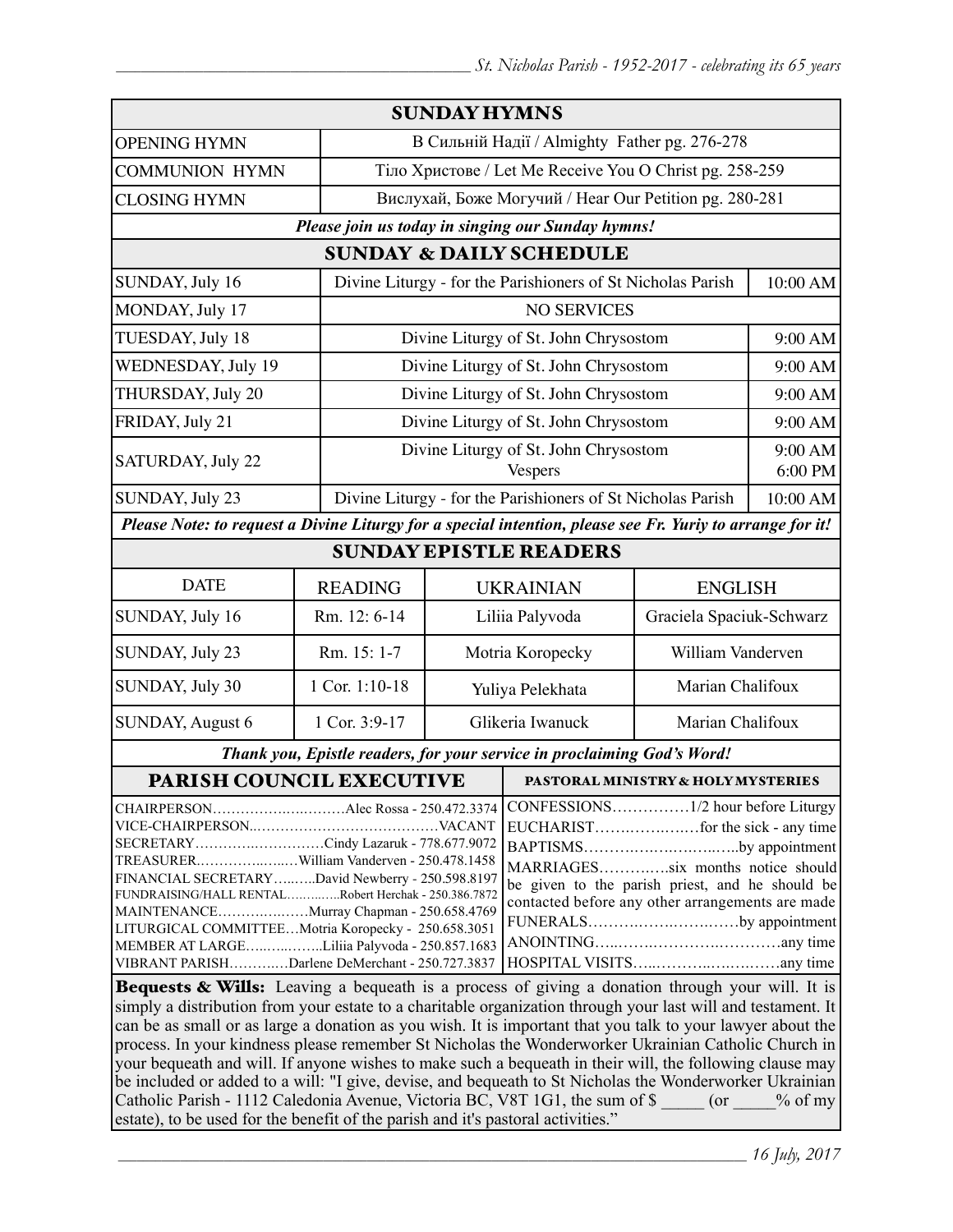## **Vibrant Parish Prayer**

**O** God, Creator of Heaven and Earth! Because of your indescribable love for us, you sent your Only-Begotten Son, Our Lord and Saviour, Jesus Christ - The Way, The Truth, and The Life and our Salvation. In His name, we turn to You. Strengthen our hearts and minds in Christian love and in unity of purpose as we strive to build a Vibrant Parish. Give us the grace to model our lives according to the Word of God. Instill in us the desire to pray and to celebrate the Holy Mysteries as one Christian Family in our Parish Community. Inspire us to follow Your great command to be a servant to the less fortunate among us! Grant this, O Lord, through the mercies and love for mankind of Your Only-Begotten Son with whom You are blessed, together with Your All-Holy, Good and Life-Giving Spirit, now and forever and ever. Amen!



## **The Vibrant Parish**

**A Place To Encounter The Living Christ** Through the word, the Holy Mysteries & Prayer, Serving One's Neighbor, Leadership Fostering & Serving Unity and Missionary Spirit (His Beatitude Sviatoslav)



## **Молитва Живої Парафії**

**Г**осподи Ісусе Христе, Пастирю Добрий, як колись Ти пригорнув заблуканих овечок, щоб вони пізнали Твій голос і були Твоїм стадом, так і сьогодні глянь ласкаво з небесних висот на нашу парафію та зішли на неї Твого Святого Духа, щоб вона була місцем пізнання радості Доброї Новини. Скріплюй нас Твоєю присутністю та єднай нас кожночасно в молитві. Даруй нам духа служіння ближньому, щоб у нашій парафії кожний міг зустріти Тебе, милостивого Бога. Благослови наш духовний провід Твоєю мудрістю і дай, щоб ніхто з нас не шкодував ні часу, ні талантів, ні матеріальних дібр для розбудови Твого царства. Єднай нас у мирі та злагоді, щоб ми були Твоєю спільнотою любові. Всели в нас місійного духа, щоб ми стали тим світилом євангельського слова, молитви і добрих діл, що кличе кожного до участі в Божественному житті, щоб славилося, Спасе, Твоє Ім'я з безначальним Твоїм Отцем та пресвятим, благим і животворящим Твоїм Духом нині, і повсякчас, і на віки віків. Амінь.

# DIVINE LITURGY PROPERS

*The Divine Liturgy - An Anthology for Worship: Liturgy - pg. 388-461; propers - pg. 345* 

**Troparion, Tone 5:** Let us the faithful acclaim and worship the Word,\* co-eternal with the Father and the Spirit,\* and born of the Virgin for our salvation.\* For He willed to be lifted up on the cross in the flesh, to suffer death\* and to raise the dead by His glorious resurrection.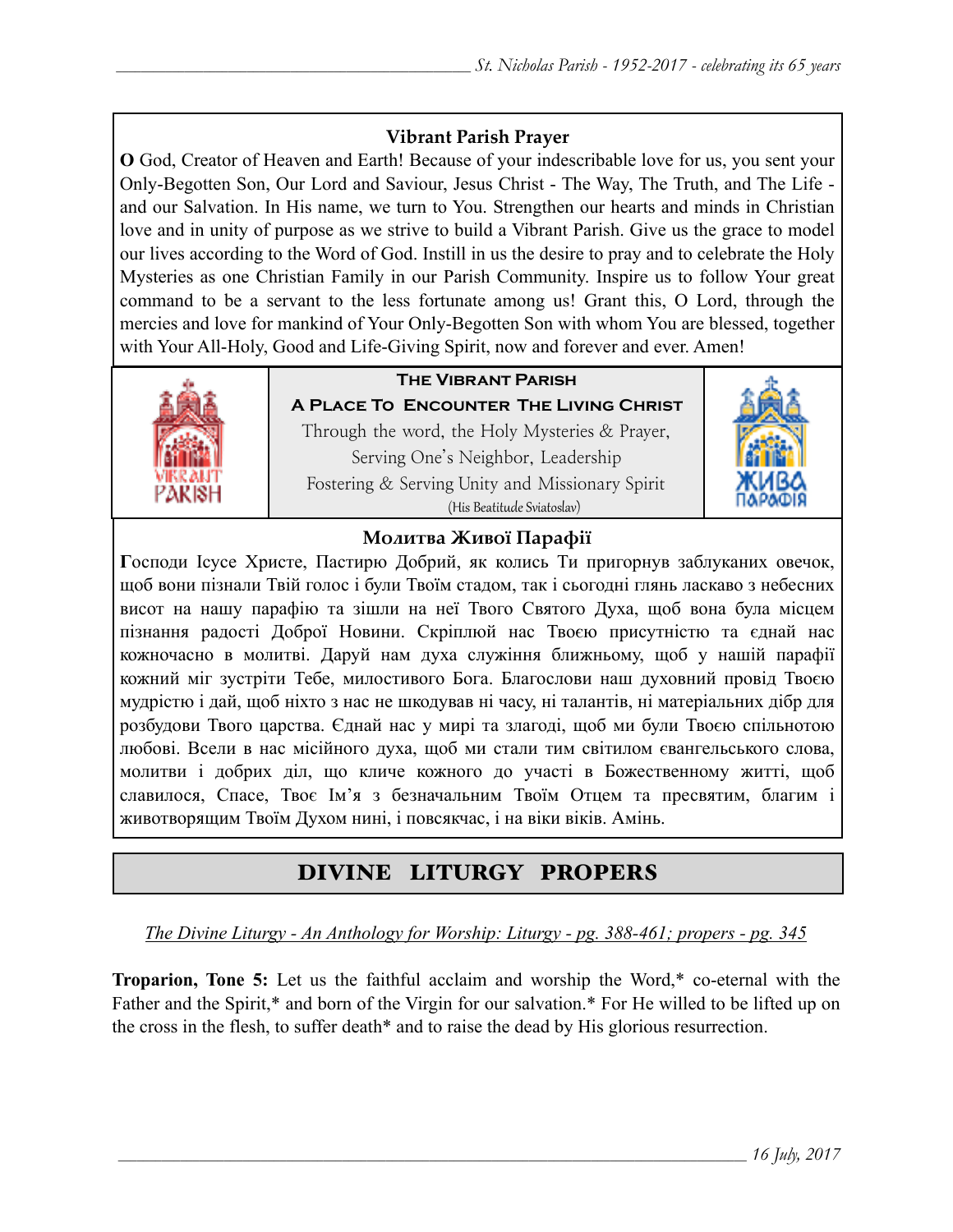**Troparion, Tone 8:** Christ our God, You are glorified above all,\* You established our fathers as beacons on earth\* and through them guided all of us to the true faith.\* Glory to You, most compassionate Lord.

**Glory: Kontakion, Tone 6:** The Son who ineffably shone from the Father\* was born two-fold of nature from a woman.\* Beholding Him, we do not reject the image of His form;\* but depicting it, we revere it faithfully.\* Therefore, the Church, holing the true faith,\* kisses the icon of Christ's becoming man.

**Now: Theotokion, Tone 6:** Undaunted patroness of Christians,\* O steadfast intermediary with the Creator,\* turn not away from the suppliant voices of sinners,\* but in your kindness come to help us who cry out to you in faith.\* Be quick to intercede, make haste to plead,\* for you are ever the patroness of those who honour you, O Mother of God.

**Prokeimenon, Tone 4:** Blessed are You, Lord God of our fathers,\* and praised and glorified is Your Name forever. *Verse:* For You are righteous in everything that You have done to us.

**Epistle - Romans 12:6-14 - A reading from the letter of St. Paul to the Romans:** Brothers and Sisters, since we have gifts that differ according to the grace given to us, let us exercise them: if prophecy, in proportion to the faith; if ministry, in ministering; if one is a teacher, in teaching; if one exhorts, in exhortation; if one contributes, in generosity; if one is over others, with diligence; if one does acts of mercy, with cheerfulness. Let love be sincere; hate what is evil, hold on to what is good; love one another with mutual affection; anticipate one another in showing honour. Do not grow slack in zeal, be fervent in spirit, and serve the Lord. Rejoice in hope, endure in affliction, and persevere in prayer. Contribute to the needs of the holy ones, exercise hospitality. Bless those who persecute (you), bless and do not curse them.

**Alleluia, Tone 1:** *Verse:* The God of gods, the Lord, spoke and summoned the earth from the rising of the sun to its setting. *Verse:* Gather to Him His devout ones, who with sacrifice make covenant with Him.

**Gospel - Matthew 9:1-8 -** At that time Jesus entered a boat, made the crossing, and came into his own town. And there people brought to him a paralytic lying on a stretcher. When Jesus saw their faith, he said to the paralytic, "Courage, child, your sins are forgiven." At that, some of the scribes said to themselves, "This man is blaspheming." Jesus knew what they were thinking, and said, "Why do you harbour evil thoughts? Which is easier, to say, 'Your sins are forgiven,' or to say, 'Rise and walk'? But that you may know that the Son of Man has authority on earth to forgive sins" - he then said to the paralytic, "Rise, pick up your stretcher, and go home." He rose and went home. When the crowds saw this they were struck with awe and glorified God who had given such authority to human beings.

**Communion Hymn:** Praise the Lord from the heavens,\* praise Him in the highest.\* Rejoice in the Lord, O you just;\* praise befits the righteous.\* Alleluia, alleluia,\* alleluia.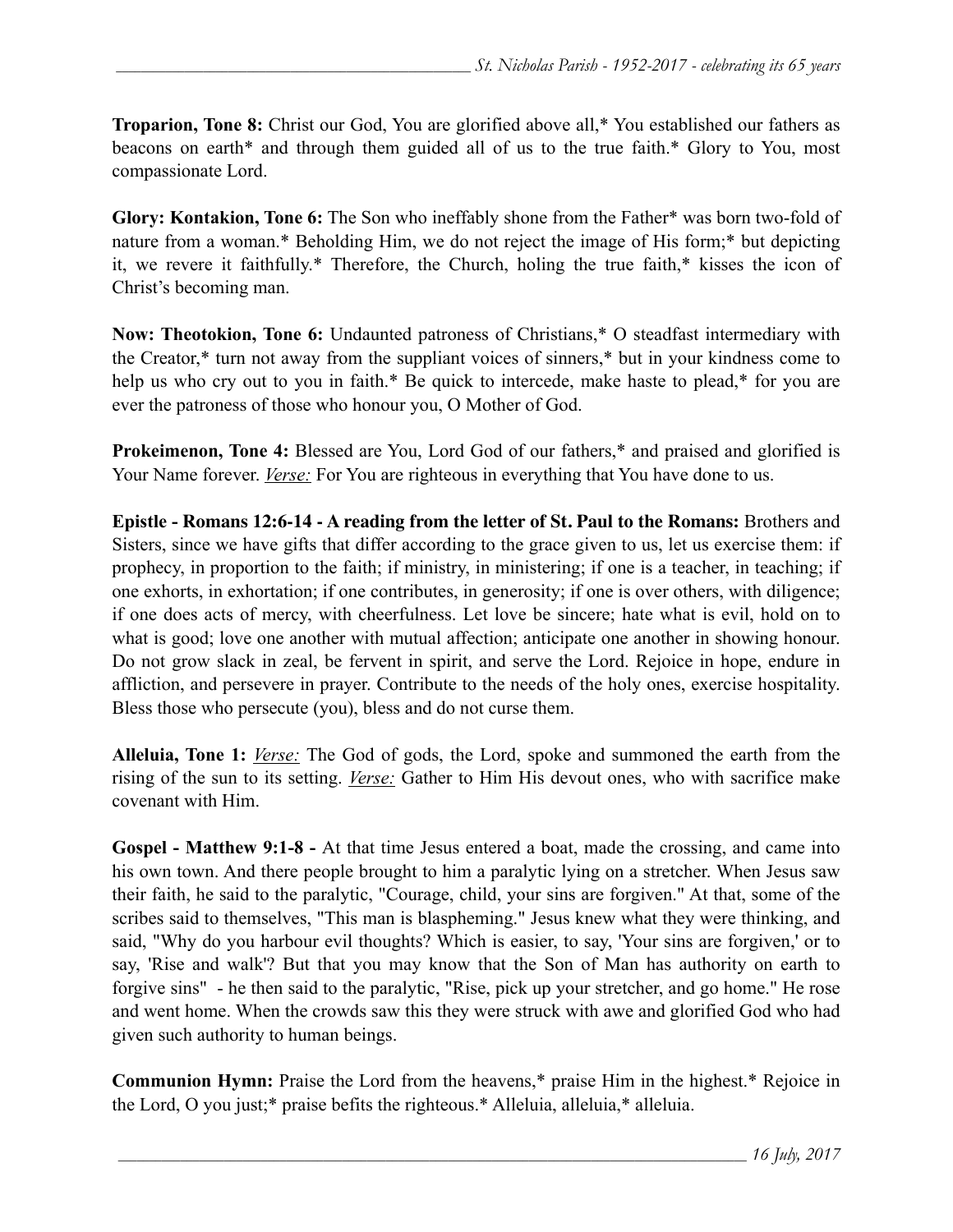$\langle \rangle \langle \rangle$ 

**Тропар, глас 5:** Рівнобезначальне з Отцем і Духом Слово,\* що від Діви народилося на спасіння наше,\* прославмо, вірні, і поклонімся,\* бо Воно благозволило тілом зійти на хрест\* і смерть перетерпіти, і воскресити померлих\* славним воскресінням Своїм.

**Тропар, глас 8:** Препрославлений ти, Христе Боже наш, світила на землі - отців наших оснував ти і ними до істинної віри всіх нас направив ти. Багатомилосердний,слава тобі.

**Слава: Кондак, глас 6:** Ти - iз Отця несказанно возсіявший Син - з жени родився подвійний єством. Його видячи, не відрікаємося виду зображення, але його, благочесно написавши, вірно почитаємо. І ради того Церква, держачи істинну віру, цілує ікону вочоловічення Христового.

**І нині: Богородичний, глас 6:** Заступнице християн бездоганна,\* Посереднице до Творця незамінна,\* не погорди молінням грішних,\* але випереди, як Блага, з поміччю нам, що вірно Тобі співаємо.\* Поспішись на молитву і скоро прийди на моління,\* заступаючи повсякчас, Богородице, тих, що Тебе почитають.

**Прокімен, глас 4:** Благословен єси, Господи, Боже отців наших, і хвальне, і прославлене ім'я твоє на віки. *Стих:* Бо ти праведний у всьому, що вчинив єси нам.

**Апостол - Римлян 12:6-14 - До Римлян послання Святого Апостола Павла читання:**  Браття і сестри, маючи, згідно з даною нам благодаттю, різні дари: коли то дар пророцтва, виконуймо його мірою віри; хто має дар служіння, нехай служить; хто навчання, нехай навчає; хто напоумлення, нехай напоумляє. Хто дає – у простоті; хто головує – дбайливо; хто милосердиться – то з радістю. Любов нехай буде нелицемірна; ненавидівши зло, приставайте до добра. Любіть один одного братньою любов'ю. Пошаною один одного випереджайте. В ревності не будьте ліниві, духом горіть, Господеві служіть; веселі в надії, в горі терпеливі, в молитві витривалі; святих у потребах спомагайте і дбайте про гостинність. Благословляйте тих, що вас гонять; благословляйте, не проклинайте.

**Алилуя, глас 1:** *Стих:* Бог богів, Господь мовив, і призвав землю від сходу сонця до заходу. *Стих:* Зберіть Йому преподобних Його, що заповідують завіт Його в жертвах.

**Євангеліє - Матея 9:1-8 -** У той час Ісус, сівши у човен, він переплив назад і прибув у своє місто. І от принесено до нього розслабленого, що лежав на ношах. Побачивши їхню віру, Ісус сказав розслабленому: "Бадьорися сину, твої гріхи відпускаються." Та тут деякі з книжників заговорили між собою: "Він хулить." Ісус, знавши їхні думки, каже: "Чого лукаве думаєте в серцях ваших? Що легше сказати: Твої гріхи відпущені, – чи сказати: Встань і ходи! Та щоб знали, що Син Чоловічий має владу на землі гріхи відпускати", – каже розслабленому: "Встань, візьми твої ноші та й іди до свого дому." Встав той і пішов до свого дому. Народ же, бачивши це, настрахався і славив Бога, що дав таку владу людям.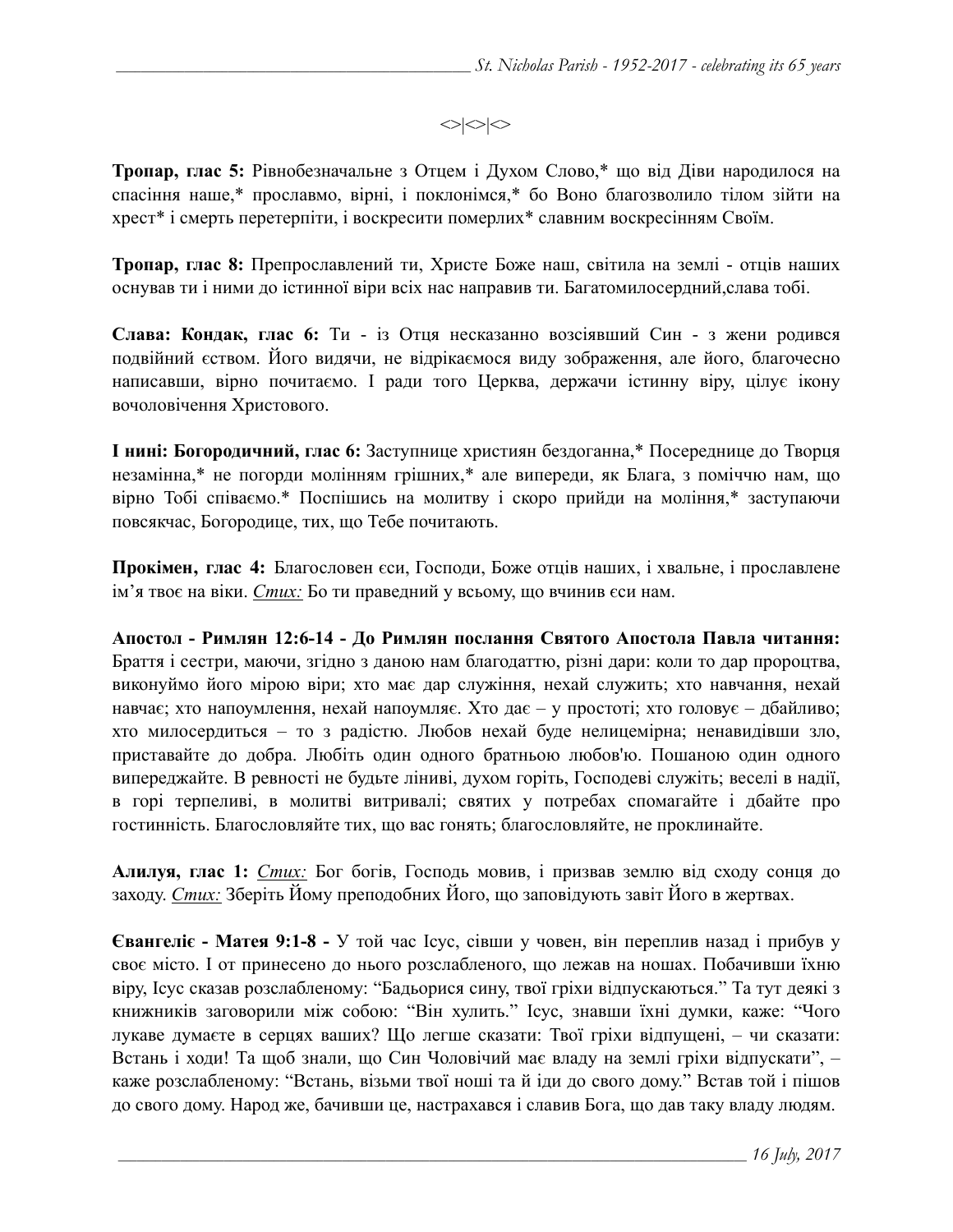**Причасний:** Хваліте Господа з небес,\* хваліте Його на висотах. Ликуйте, праведні, у Господі: правим хвала личить. Алилуя, алилуя, алилуя!

# ANNOUNCEMENTS

- ✦**UPCOMING BAPTISM, SUNDAY, JUL 30:** Fr. Yuriy and Anna Vyshnevskyy cordially invite you to participate in the Sacraments of Christian initiation (Baptism, Chrismation and Holy Eucharist) of their daughter CHRISTINA, on Sunday, July 30 during Divine Liturgy celebrated by His Excellency Bishop Ken Nowakowski. Lunch to follow.
- ✦**HAPPY BIRTHDAY** to PETER IWANUCK and all those who celebrated their birthdays this past week. May the Lord Our God continue to bless you abundantly and the Holy Mother of God protects you at all times. Многая Літа!
- ✦**COME JOIN IN CELEBRATION:** Sr. Angelica is celebrating 65 years as a Sister Servant of Mary Immaculate and you are invited to thank God for her vocation! Most Reverend Ken (Nowakowski), Bishop of the Eparchy of New Westminster cordially invites you to celebrate the 65th anniversary of entering religious life as a Sister Servant of Mary Immaculate by Sister Angelica Hodowansky SSMI. Saturday, 22 July 2017 - 11:00 AM Divine Liturgy at Holy Eucharist Cathedral (501-4th Avenue, New Westminster). Casual Dress Picnic to follow rain or shine! Please bring your own lawn chairs. There is no charge for the picnic, however to make sure we are prepared to host you please RSVP to: Fr. Mykhailo Ozorovych. Tel: 604-704-5889, [mykhailo.oz@gmail.com.](mailto:mykhailo.oz@gmail.com) Instead of a gift, Sister Angelica has requested donations to the Sisters Servants of Mary Immaculate may be offered for the support of the orphanages that the Sisters care for in Ukraine.
- ✦**PILGRIMAGE TO THE HOLY LAND:** October 12-24, 2017. Walk in the footsteps of Jesus; an unforgettable experience with Fr, Joe Ostopowich, Sr. Angelica SSMI, brother & sister pilgrims. For details and price call Myrna Arychuk at 604.617.7200
- ✦**ISLAND CATHOLIC SCHOOLS**, Victoria invites applications for: Full-time Executive Assistant to the Superintendent of Schools and the Office of Religious Education. Details are posted on <http://cisdv.bc.ca/employment-opportunities.php>
- ✦**PARISH CALENDAR OF BIRTHDAYS & ANNIVERSARIES:** If you would like to be included in our Parish Calendar of Birthday and Anniversary celebrations, please put date in our calendar located at the church vestibule. Each week, we will list the names in our parish bulletin so we can celebrate these happy occasions together!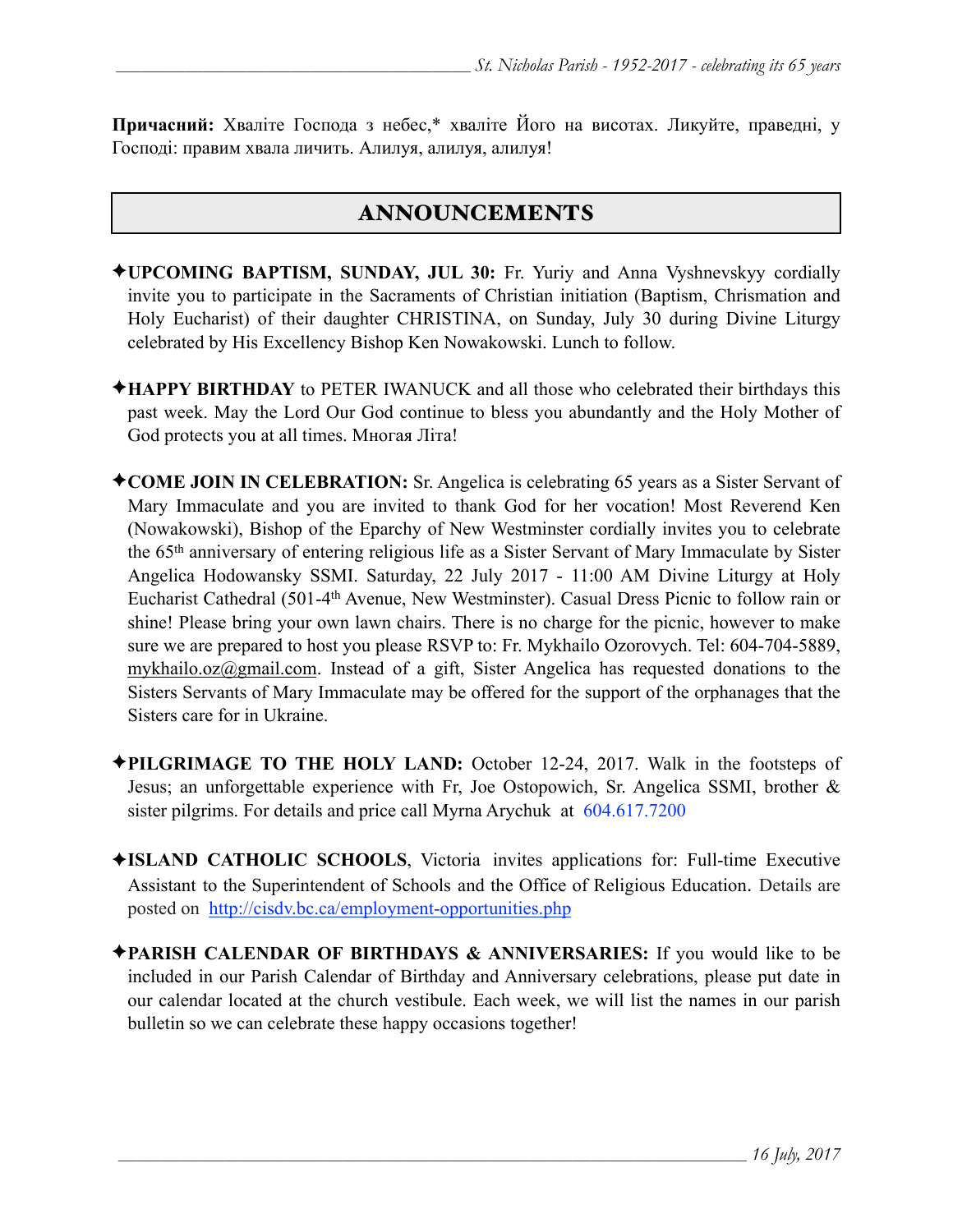- ✦**PRAYER REQUEST:** Please keep in your prayers members of our parish, our family and friends who are ailing, in hospitals, nursing homes and those who are not able to join actively in their community.
- ✦**TRAVELING ICON:** Anyone interested in gracing their home with Christ The Teacher Icon can call Darlene DeMerchant at 250.727.3837
- ✦**JOIN OUR CHOIR:** Do you enjoy singing? Please consider joining our St Nicholas Parish Choir and remember that we ALWAYS looking for new members! Contact Motria Koropecky for details at 250.658.3051
- ✦**CATECHISM ANNOUNCEMENT:** "*And they were bringing to Him also the infants, in order that He may be touching them; but after the disciples saw it, they rebuked them. But Jesus called them to Himself and said, Let alone the little children to come to Me, and cease hindering them; for of such is the kingdom of God*." We are happy to welcome all children to our St. Nicholas The Wonderworker catechism program. Weekly classes are scheduled Sunday morning during Divine Liturgy. We want your children to learn more about their Catholic faith, sacred scripture, feast days, and religious practices and customs of the Ukrainian Catholic church. If you have any questions, please do not hesitate to contact Marian Chalifoux at 250.507.1005
- ✦**THRIFTY'S PRE-PAID FOOD CARDS** We all have to buy groceries. Why not have 6% of it returned back to the church at no extra charge! Cards are available in \$100, \$200, and \$500 denominations. Talk to Alec after today's liturgy to pre- order your cards. We need to sell A LOT of them! We encourage you to consider purchasing them for yourselves as gifts too.
- ✦**SUNDAY COFFEE VOLUNTEERS** act as hosts and serve light refreshments following the Sunday morning Divine Liturgy, providing an opportunity for the faithful to socialize with friends and visitors following their shared worship experience. We thank all of our parishioners who kind volunteer to serve refreshments. Whether you are new to the Parish, or are a longtime members, please join us for coffee.
- ✦**BE A STEWARD:** Have you ever wondered what more can you do to help our parish? Here are some suggestions: **Steward** of property security; **Steward** of grounds cleaning; **Steward** of cleaning church; **Steward** of church linen; **Steward** of outreach; **Steward** of caring; **Steward** of prayer; **Steward** of service. Quite often, our homebound or senior members, once active in their younger years, want to find purpose in their senior years. It's not only about doing but about "BEING" present to others. Contact Fr. Yuriy **OR** Darlene DeMerchant for more information. You will be amazed how "BEING" can make a difference.
- ✦**JULY 9, SUNDAY DONATIONS:** Coffee: \$42.85; Vigil lights: \$11.50; Loose collection: \$105.05; Envelope collection: \$750.00; Pre-authorized donations July 3 to July 9: \$220.00